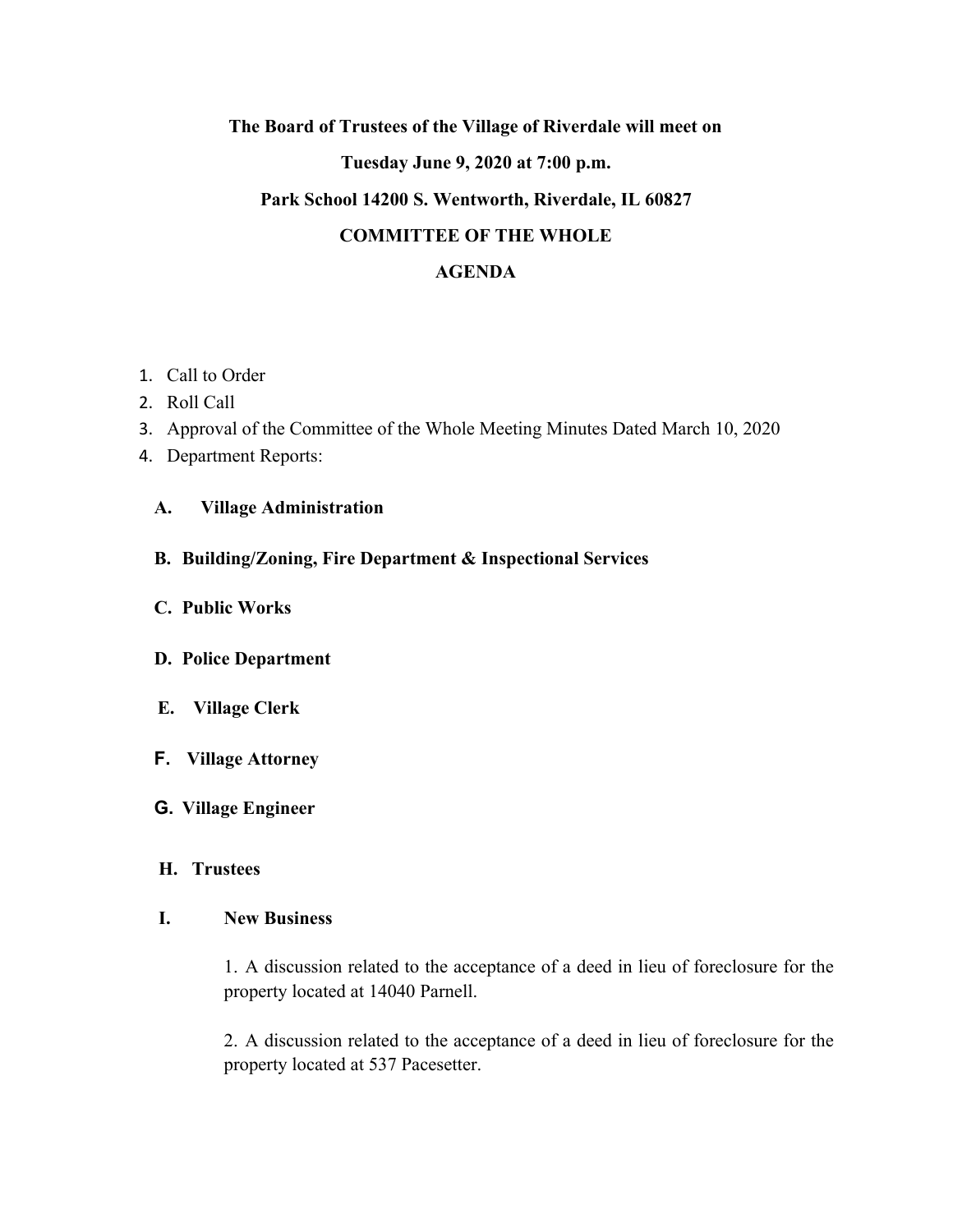3. A discussion related to the acceptance of a deed in lieu of foreclosure for the property located at 14319 Clark.

4. A discussion related to a conditional use application for the property located at 15 w. 137<sup>th</sup> Place.

5. A discussion related to sale of property located at 14324 Emerald.

6. A discussion related to the sale of property located at 13837 Michigan.

7. A discussion related a property tax incentive for the property located at 704 w. 134th .

8. A discussion related to an Intergovernmental Agreement related to the provision of fire station alerting equipment and associated software under a grant from the U.S. Department of Homeland Security through the Federal Emergency Management Agency.

9. A discussion related to establishing a  $501(c)(3)$  organization related to Veteran's Memorial in the Village of Riverdale.

10. A discussion related to a contract with Taylor Media.

11. A discussion related to a settlement between the Village of Riverdale and Dennis Malloy, Jr.

12. A discussion related to prohibiting the sale, purchase and furnishing of tobacco products, alternative nicotine products and electronic cigarettes within the Village to or by persons under twenty-one (21) years of age.

13. A discussion related to an employee drug free workplace policy for the Village of Riverdale.

14. A discussion related to a solid waste management tax for the Village of Riverdale.

15. A discussion related to amending a certain Intergovernmental Agreement for the Village of Riverdale.